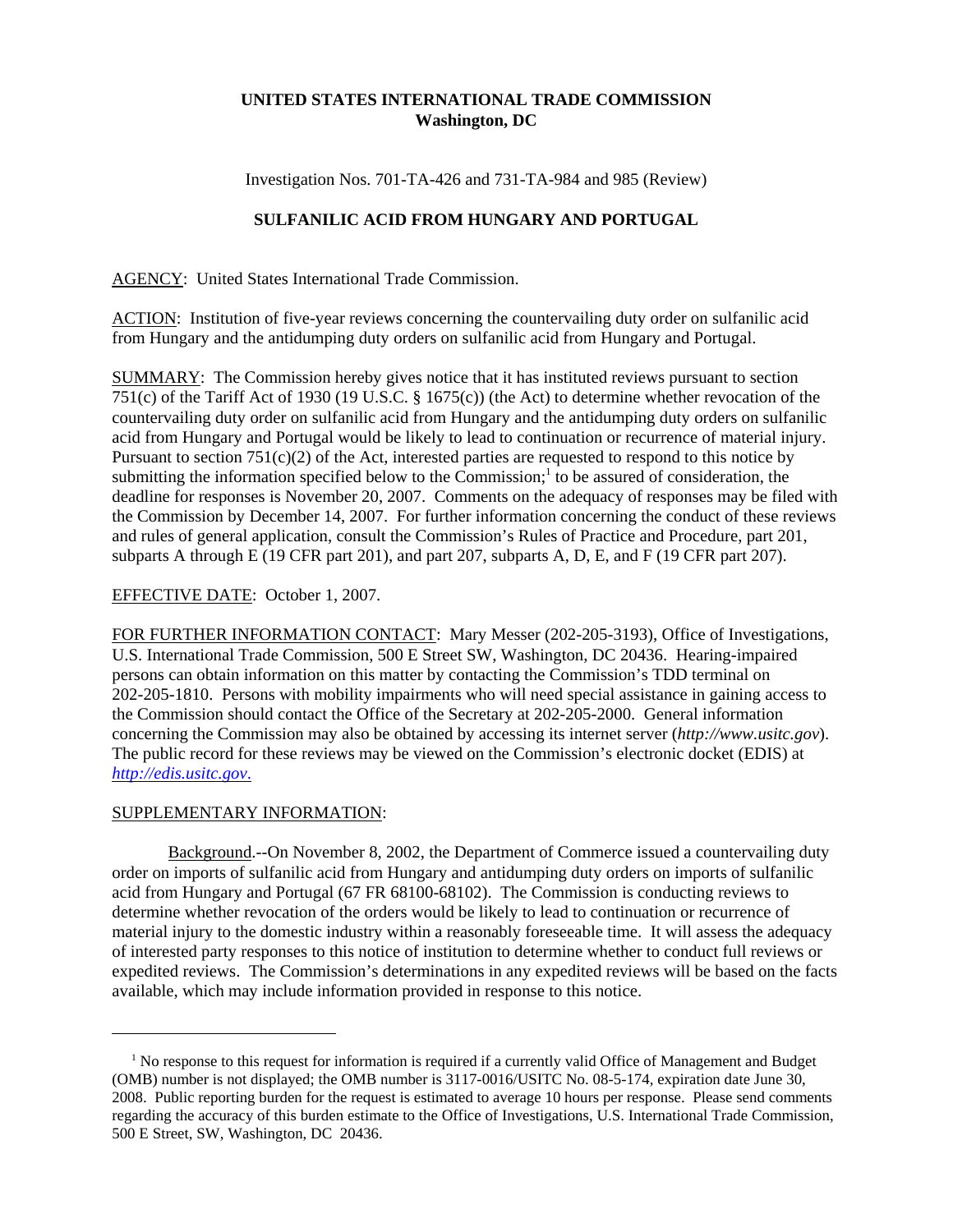Definitions.--The following definitions apply to these reviews:

- (1) *Subject Merchandise* is the class or kind of merchandise that is within the scope of the five-year reviews, as defined by the Department of Commerce.
- (2) The *Subject Countries* in these reviews are Hungary and Portugal.
- (3) The *Domestic Like Product* is the domestically produced product or products which are like, or in the absence of like, most similar in characteristics and uses with, the *Subject Merchandise*. In its original determinations, the Commission defined a single *Domestic Like Product* consisting of all sulfanilic acid corresponding to the scope, including technical grade sulfanilic acid, refined grade sulfanilic acid, and sodium sulfanilate.
- (4) The *Domestic Industry* is the U.S. producers as a whole of the *Domestic Like Product*, or those producers whose collective output of the *Domestic Like Product* constitutes a major proportion of the total domestic production of the product. In its original determinations, the Commission found a single *Domestic Industry* consisting of all domestic producers of sulfanilic acid.
- (5) The *Order Date* is the date that the antidumping and countervailing duty orders under review became effective. In these reviews, the *Order Date* is November 8, 2002.
- (6) An *Importer* is any person or firm engaged, either directly or through a parent company or subsidiary, in importing the *Subject Merchandise* into the United States from a foreign manufacturer or through its selling agent.

Participation in the reviews and public service list.--Persons, including industrial users of the *Subject Merchandise* and, if the merchandise is sold at the retail level, representative consumer organizations, wishing to participate in the reviews as parties must file an entry of appearance with the Secretary to the Commission, as provided in section 201.11(b)(4) of the Commission's rules, no later than 21 days after publication of this notice in the *Federal Register*. The Secretary will maintain a public service list containing the names and addresses of all persons, or their representatives, who are parties to the reviews.

Former Commission employees who are seeking to appear in Commission five-year reviews are reminded that they are required, pursuant to 19 C.F.R. § 201.15, to seek Commission approval if the matter in which they are seeking to appear was pending in any manner or form during their Commission employment. The Commission's designated agency ethics official has advised that a five-year review is the "same particular matter" as the underlying original investigation for purposes of 19 C.F.R. § 201.15 and 18 U.S.C. § 207, the post employment statute for Federal employees. Former employees may seek informal advice from Commission ethics officials with respect to this and the related issue of whether the employee's participation was "personal and substantial." However, any informal consultation will not relieve former employees of the obligation to seek approval to appear from the Commission under its rule 201.15. For ethics advice, contact Carol McCue Verratti, Deputy Agency Ethics Official, at 202-205-3088.

Limited disclosure of business proprietary information (BPI) under an administrative protective order (APO) and APO service list.--Pursuant to section 207.7(a) of the Commission's rules, the Secretary will make BPI submitted in these reviews available to authorized applicants under the APO issued in the reviews, provided that the application is made no later than 21 days after publication of this notice in the *Federal Register*. Authorized applicants must represent interested parties, as defined in 19 U.S.C. §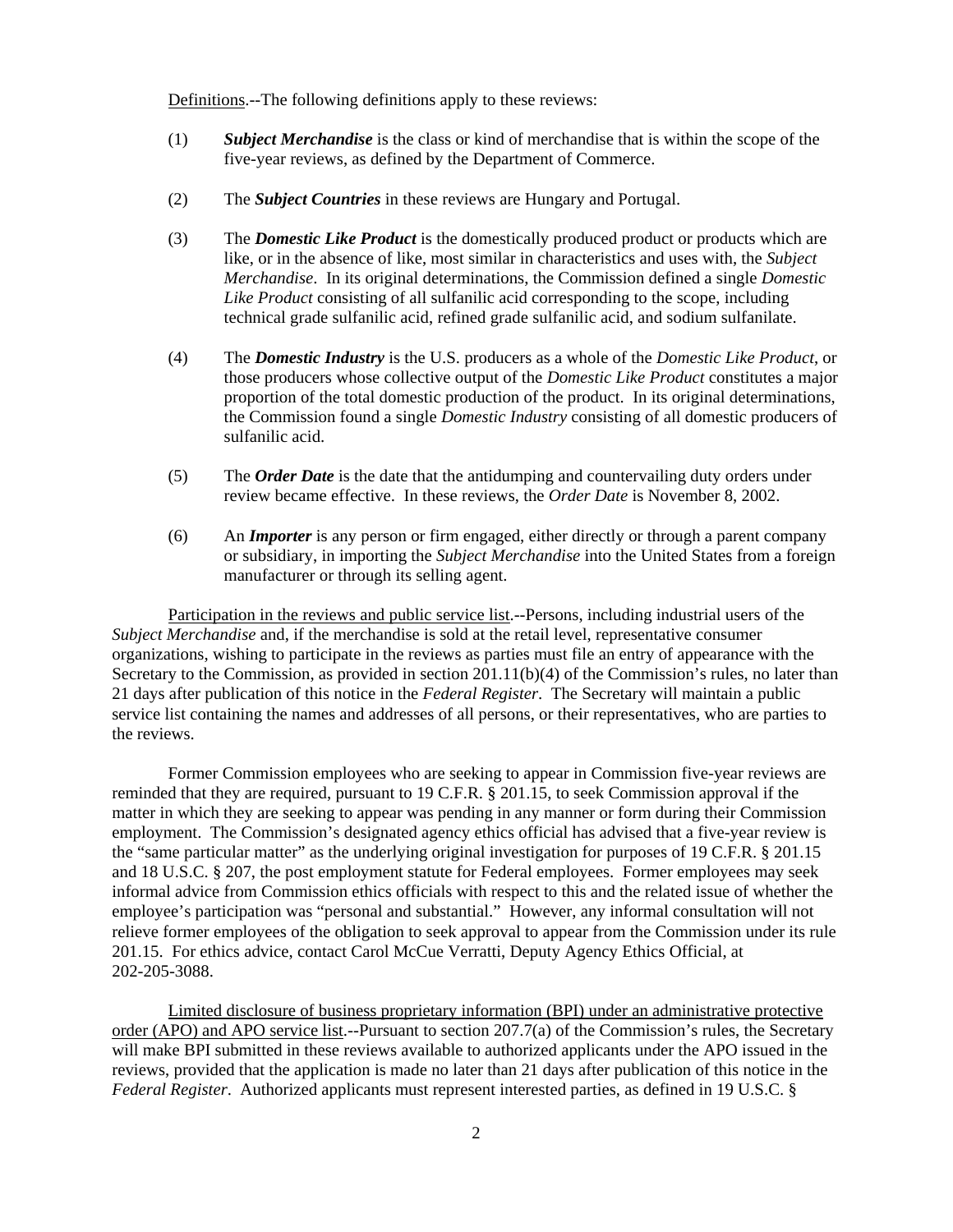1677(9), who are parties to the reviews. A separate service list will be maintained by the Secretary for those parties authorized to receive BPI under the APO.

Certification.--Pursuant to section 207.3 of the Commission's rules, any person submitting information to the Commission in connection with these reviews must certify that the information is accurate and complete to the best of the submitter's knowledge. In making the certification, the submitter will be deemed to consent, unless otherwise specified, for the Commission, its employees, and contract personnel to use the information provided in any other reviews or investigations of the same or comparable products which the Commission conducts under Title VII of the Act, or in internal audits and investigations relating to the programs and operations of the Commission pursuant to 5 U.S.C. Appendix 3.

Written submissions.--Pursuant to section 207.61 of the Commission's rules, each interested party response to this notice must provide the information specified below. The deadline for filing such responses is November 20, 2007. Pursuant to section 207.62(b) of the Commission's rules, eligible parties (as specified in Commission rule  $207.62(b)(1)$ ) may also file comments concerning the adequacy of responses to the notice of institution and whether the Commission should conduct expedited or full reviews. The deadline for filing such comments is December 14, 2007. All written submissions must conform with the provisions of sections 201.8 and 207.3 of the Commission's rules and any submissions that contain BPI must also conform with the requirements of sections 201.6 and 207.7 of the Commission's rules. The Commission's rules do not authorize filing of submissions with the Secretary by facsimile or electronic means, except to the extent permitted by section 201.8 of the Commission's rules, as amended, 67 Fed. Reg. 68036 (November 8, 2002). Also, in accordance with sections 201.16(c) and 207.3 of the Commission's rules, each document filed by a party to the reviews must be served on all other parties to the reviews (as identified by either the public or APO service list as appropriate), and a certificate of service must accompany the document (if you are not a party to the reviews you do not need to serve your response).

Inability to provide requested information.--Pursuant to section 207.61(c) of the Commission's rules, any interested party that cannot furnish the information requested by this notice in the requested form and manner shall notify the Commission at the earliest possible time, provide a full explanation of why it cannot provide the requested information, and indicate alternative forms in which it can provide equivalent information. If an interested party does not provide this notification (or the Commission finds the explanation provided in the notification inadequate) and fails to provide a complete response to this notice, the Commission may take an adverse inference against the party pursuant to section 776(b) of the Act in making its determinations in the reviews.

INFORMATION TO BE PROVIDED IN RESPONSE TO THIS NOTICE OF INSTITUTION: If you are a domestic producer, union/worker group, or trade/business association; import/export *Subject Merchandise* from more than one *Subject Country*; or produce *Subject Merchandise* in more than one *Subject Country*, you may file a single response. If you do so, please ensure that your response to each question includes the information requested for each pertinent *Subject Country.* As used below, the term "firm" includes any related firms.

- (1) The name and address of your firm or entity (including World Wide Web address if available) and name, telephone number, fax number, and E-mail address of the certifying official.
- (2) A statement indicating whether your firm/entity is a U.S. producer of the *Domestic Like Product*, a U.S. union or worker group, a U.S. importer of the *Subject Merchandise*, a foreign producer or exporter of the *Subject Merchandise*, a U.S. or foreign trade or business association, or another interested party (including an explanation). If you are a union/worker group or trade/business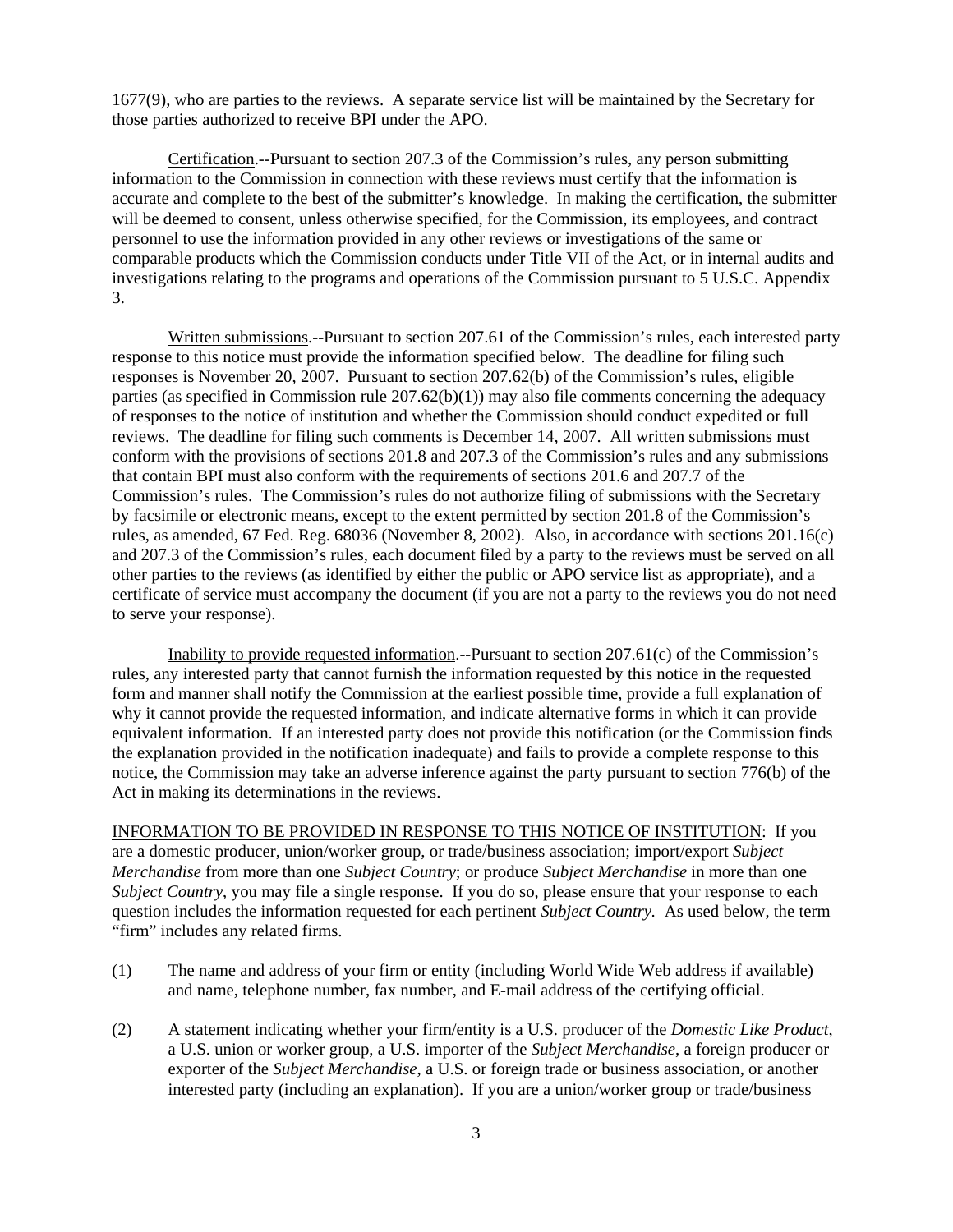association, identify the firms in which your workers are employed or which are members of your association.

- (3) A statement indicating whether your firm/entity is willing to participate in these reviews by providing information requested by the Commission.
- (4) A statement of the likely effects of the revocation of the antidumping and countervailing duty orders on the *Domestic Industry* in general and/or your firm/entity specifically. In your response, please discuss the various factors specified in section 752(a) of the Act (19 U.S.C. § 1675a(a)) including the factors that the Commission is directed to consider with regard to the likely volume of subject imports, likely price effects of subject imports, and likely impact of imports of *Subject Merchandise* on the *Domestic Industry*.
- (5) A list of all known and currently operating U.S. producers of the *Domestic Like Product*. Identify any known related parties and the nature of the relationship as defined in section 771(4)(B) of the Act (19 U.S.C. § 1677(4)(B)).
- (6) A list of all known and currently operating U.S. importers of the *Subject Merchandise* and producers of the *Subject Merchandise* in each *Subject Country* that currently export or have exported *Subject Merchandise* to the United States or other countries since the *Order Date*.
- (7) If you are a U.S. producer of the *Domestic Like Product*, provide the following information on your firm's operations on that product during calendar year 2006 (report quantity data in pounds and value data in U.S. dollars, f.o.b. plant). If you are a union/worker group or trade/business association, provide the information, on an aggregate basis, for the firms in which your workers are employed/which are members of your association.
	- (a) Production (quantity) and, if known, an estimate of the percentage of total U.S. production of the *Domestic Like Product* accounted for by your firm's(s') production;
	- (b) the quantity and value of U.S. commercial shipments of the *Domestic Like Product* produced in your U.S. plant(s); and
	- (c) the quantity and value of U.S. internal consumption/company transfers of the *Domestic Like Product* produced in your U.S. plant(s).
- (8) If you are a U.S. importer or a trade/business association of U.S. importers of the *Subject Merchandise* from the *Subject Country(ies)*, provide the following information on your firm's(s') operations on that product during calendar year 2006 (report quantity data in pounds and value data in U.S. dollars). If you are a trade/business association, provide the information, on an aggregate basis, for the firms which are members of your association.
	- (a) The quantity and value (landed, duty-paid but not including antidumping or countervailing duties) of U.S. imports and, if known, an estimate of the percentage of total U.S. imports of *Subject Merchandise* from each *Subject Country* accounted for by your firm's(s') imports;
	- (b) the quantity and value (f.o.b. U.S. port, including antidumping and/or countervailing duties) of U.S. commercial shipments of *Subject Merchandise* imported from each *Subject Country*; and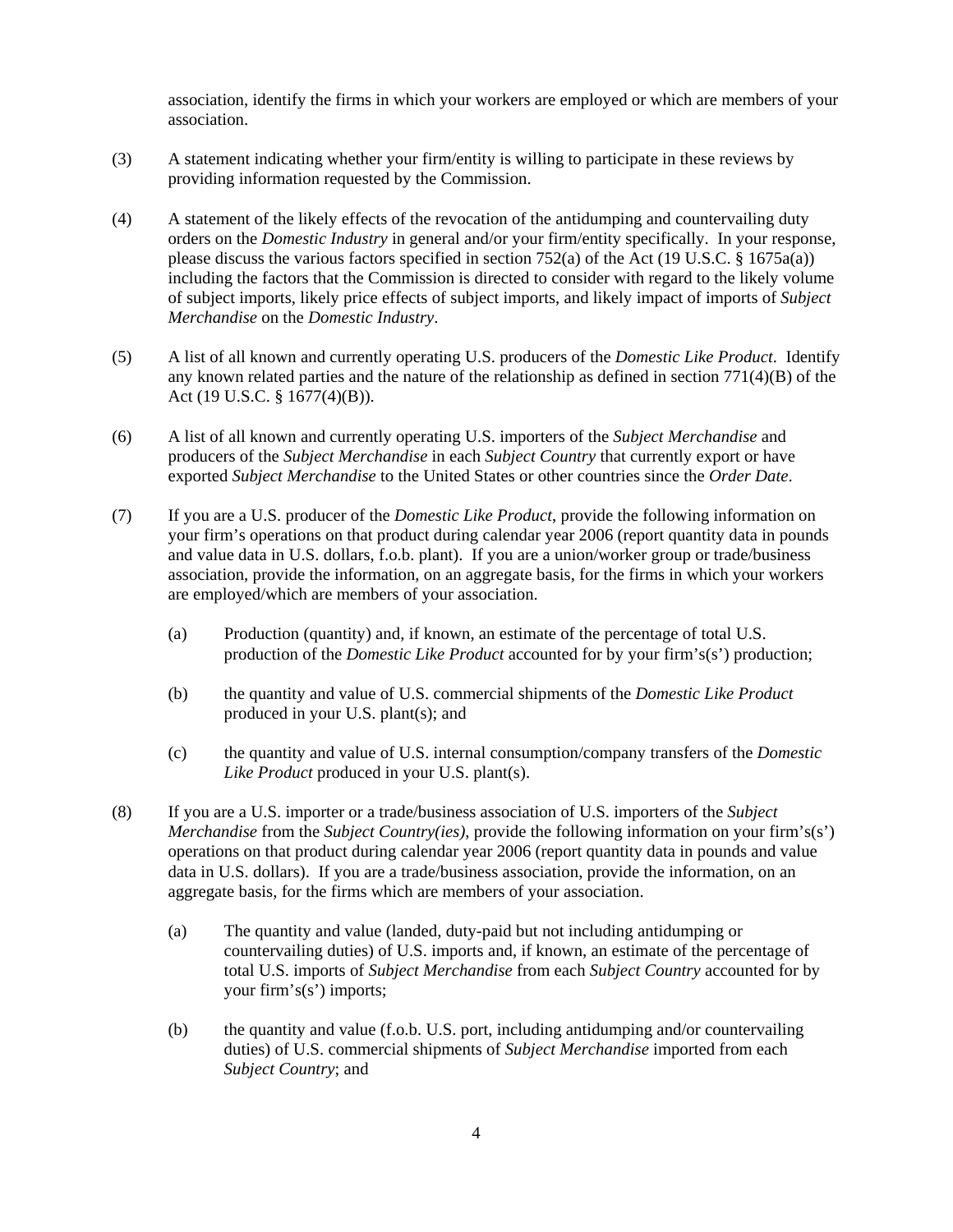- (c) the quantity and value (f.o.b. U.S. port, including antidumping and/or countervailing duties) of U.S. internal consumption/company transfers of *Subject Merchandise* imported from each *Subject Country*.
- (9) If you are a producer, an exporter, or a trade/business association of producers or exporters of the *Subject Merchandise* in the *Subject Country(ies)*, provide the following information on your firm's(s') operations on that product during calendar year 2006 (report quantity data in pounds and value data in U.S. dollars, landed and duty-paid at the U.S. port but not including antidumping or countervailing duties). If you are a trade/business association, provide the information, on an aggregate basis, for the firms which are members of your association.
	- (a) Production (quantity) and, if known, an estimate of the percentage of total production of *Subject Merchandise* in each *Subject Country* accounted for by your firm's(s') production; and
	- (b) the quantity and value of your firm's(s') exports to the United States of *Subject Merchandise* and, if known, an estimate of the percentage of total exports to the United States of *Subject Merchandise* from each *Subject Country* accounted for by your firm's(s') exports.
- (10) Identify significant changes, if any, in the supply and demand conditions or business cycle for the *Domestic Like Product* that have occurred in the United States or in the market for the *Subject Merchandise* in each *Subject Country* since the *Order Date*, and significant changes, if any, that are likely to occur within a reasonably foreseeable time. Supply conditions to consider include technology; production methods; development efforts; ability to increase production (including the shift of production facilities used for other products and the use, cost, or availability of major inputs into production); and factors related to the ability to shift supply among different national markets (including barriers to importation in foreign markets or changes in market demand abroad). Demand conditions to consider include end uses and applications; the existence and availability of substitute products; and the level of competition among the *Domestic Like Product* produced in the United States, *Subject Merchandise* produced in each *Subject Country*, and such merchandise from other countries.
- (11) (OPTIONAL) A statement of whether you agree with the above definitions of the *Domestic Like Product* and *Domestic Industry*; if you disagree with either or both of these definitions, please explain why and provide alternative definitions.